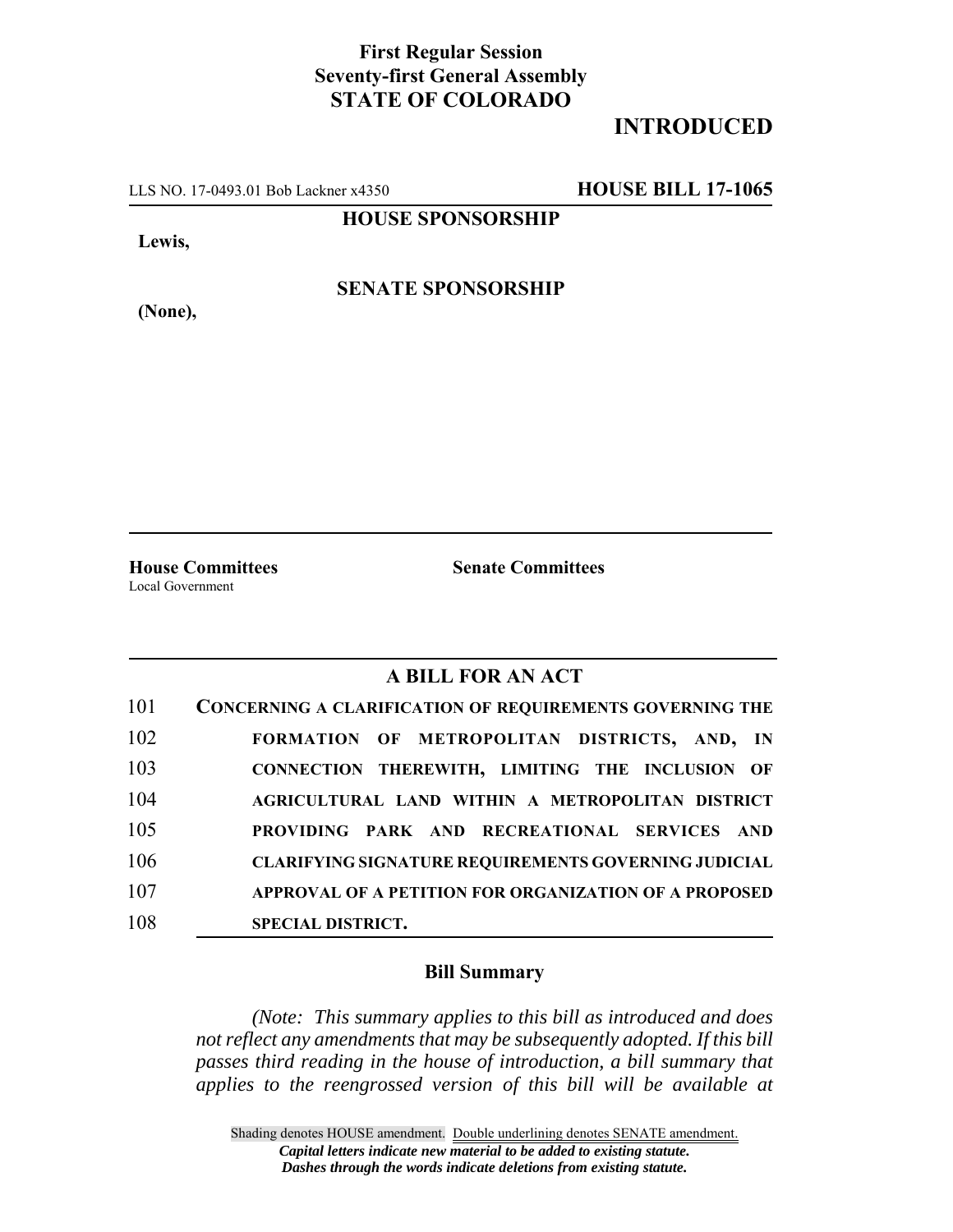### *http://leg.colorado.gov.)*

Under existing law, no land area that is 40 acres or more used primarily and zoned for agricultural uses may be included in any park and recreation district without the written consent of the land owners. **Sections 1 and 2** of the bill make any metropolitan district providing parks or recreational facilities and programs subject to this limitation.

**Sections 3 and 4** clarify that only those signatures obtained after the approval by a county or municipality of the service plan of a proposed special district may be considered by the district court in determining whether the required number of taxpaying electors of such district have signed the petition for organization.

*Be it enacted by the General Assembly of the State of Colorado:*

 **SECTION 1.** In Colorado Revised Statutes, 32-1-307, **amend** (1) and (2) as follows: **32-1-307. Park and recreation districts - metropolitan districts providing parks and recreational facilities or programs - exclusion proviso.** (1) Any provision of this part 3 to the contrary notwithstanding, no tract of land of forty acres or more used primarily and zoned for agricultural uses shall be included in any park and recreation district OR IN ANY METROPOLITAN DISTRICT PROVIDING PARKS OR RECREATIONAL FACILITIES AND PROGRAMS organized under this part 3 without the written consent of the owners thereof. No personal property which is situated upon real estate not included in such district shall be included within any park and recreation OR METROPOLITAN district. If, contrary to the provisions of this section, any such tract, parcel, or personal property is included in any park and recreation OR METROPOLITAN district, the owners thereof, on petition to the court, shall be entitled to have such property excluded from such district free and clear of any contract, obligation, lien, or charge to which it may be liable as a part of such district. (2) If the use or zoning of any tract of land of forty acres or more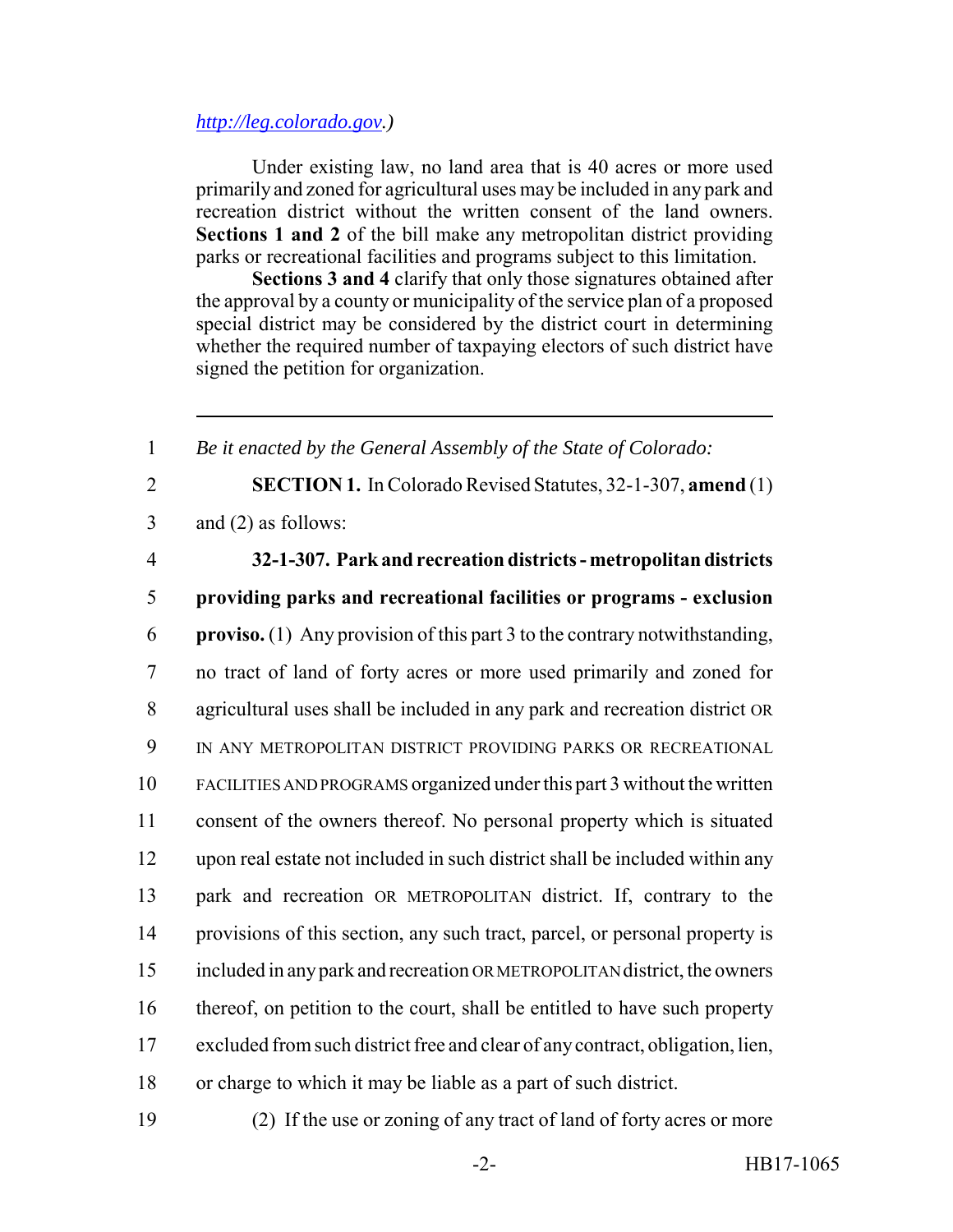lying within the boundaries of any park and recreation district OR ANY METROPOLITAN DISTRICT PROVIDING PARKS OR RECREATIONAL FACILITIES AND PROGRAMS organized under the provisions of this part 3 has been or is changed from agricultural use or zoning to any other use or zoning designation, such lands and the personal property thereon shall no longer be excluded from said district and shall be subject to all obligations, liens, or charges of such district on and after January 1 of the year following such change in use or zoning.

 **SECTION 2.** In Colorado Revised Statutes, 32-1-1004, **add**  $10 \quad (6)(e)$  as follows:

 **32-1-1004. Metropolitan districts - additional powers and duties.** (6) Notwithstanding anything in this article or any other law to the contrary:

 (e) IN ACCORDANCE WITH SECTION 32-1-307 (1), NO TRACT OF LAND OF FORTY ACRES OR MORE USED PRIMARILY AND ZONED FOR AGRICULTURAL USES SHALL BE INCLUDED IN ANY METROPOLITAN DISTRICT PROVIDING PARKS OR RECREATIONAL FACILITIES AND PROGRAMS THAT IS ORGANIZED UNDER THIS ARTICLE 1 WITHOUT THE WRITTEN CONSENT OF THE OWNERS.

 **SECTION 3.** In Colorado Revised Statutes, 32-1-301, **amend** (1) as follows:

 **32-1-301. Petition for organization.** (1) After approval of the service plan pursuant to section 32-1-205 or 32-1-206 or after approval of the petition by the governing body of a municipality pursuant to section 25 32-1-205, the persons proposing the organization of a special district may file a petition for organization in the district court vested with jurisdiction of the county in which all or part of the real property in the proposed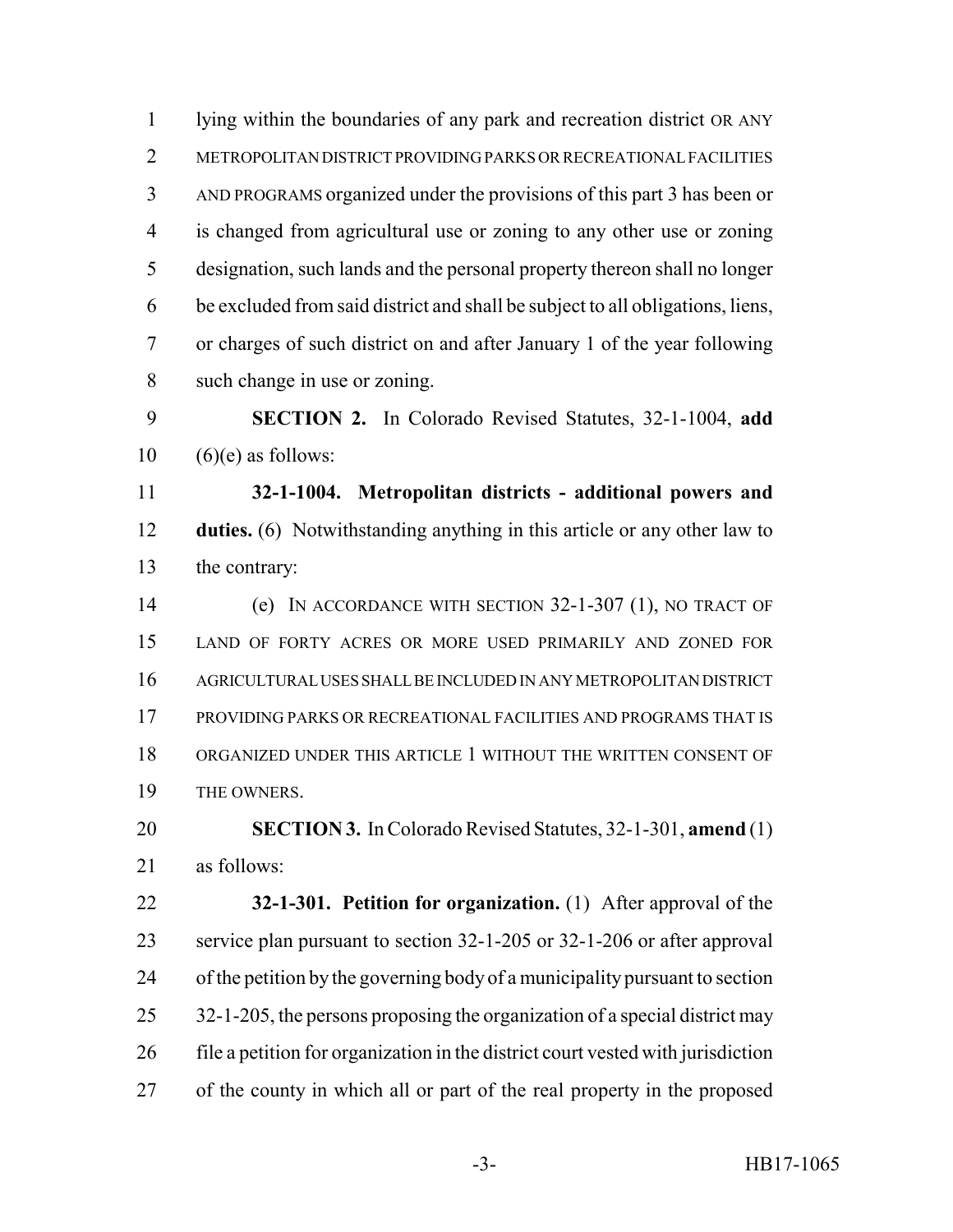special district is situated. The petition shall be signed by not less than thirty percent or two hundred of the taxpaying electors of the proposed 3 special district, whichever number is the smaller. NOTWITHSTANDING ANY OTHER PROVISION OF LAW, ONLY THOSE SIGNATURES OBTAINED AFTER THE 5 APPROVAL OF THE SERVICE PLAN PURSUANT TO SECTION 32-1-205 OR 32-1-206 OR AFTER APPROVAL OF THE PETITION BY THE GOVERNING BODY OF A MUNICIPALITY PURSUANT TO SECTION 32-1-205 SHALL BE CONSIDERED BY THE DISTRICT COURT IN MAKING THE EVIDENTIARY FINDING CONCERNING THE REQUIRED NUMBER OF TAXPAYING ELECTORS OF THE PROPOSED SPECIAL DISTRICT THAT IS REQUIRED BY SECTION  $11 \quad 32 - 1 - 305 \,(1).$ 

 **SECTION 4.** In Colorado Revised Statutes, 32-1-305, **amend** (1) as follows:

 **32-1-305. Court hearing - election - declaration of organization.** (1) Except as otherwise provided in section 32-1-304.5, on the day fixed for the hearing provided in section 32-1-304 or at an adjournment thereof, the court shall first ascertain, from such evidence which may be adduced, that the required number of taxpaying electors of the proposed special district have signed the petition. NOTWITHSTANDING ANY OTHER PROVISION OF LAW, ONLY THOSE SIGNATURES OBTAINED AFTER THE APPROVAL OF THE SERVICE PLAN PURSUANT TO SECTION 32-1-205 OR 32-1-206 OR AFTER APPROVAL OF THE PETITION BY THE GOVERNING BODY OF A MUNICIPALITY PURSUANT TO SECTION 32-1-205 SHALL BE CONSIDERED BY THE DISTRICT COURT IN MAKING THE EVIDENTIARY FINDING THAT THE REQUIRED NUMBER OF TAXPAYING ELECTORS OF THE PROPOSED SPECIAL DISTRICT HAVE SIGNED THE PETITION 27 IN ACCORDANCE WITH THIS SUBSECTION (1).